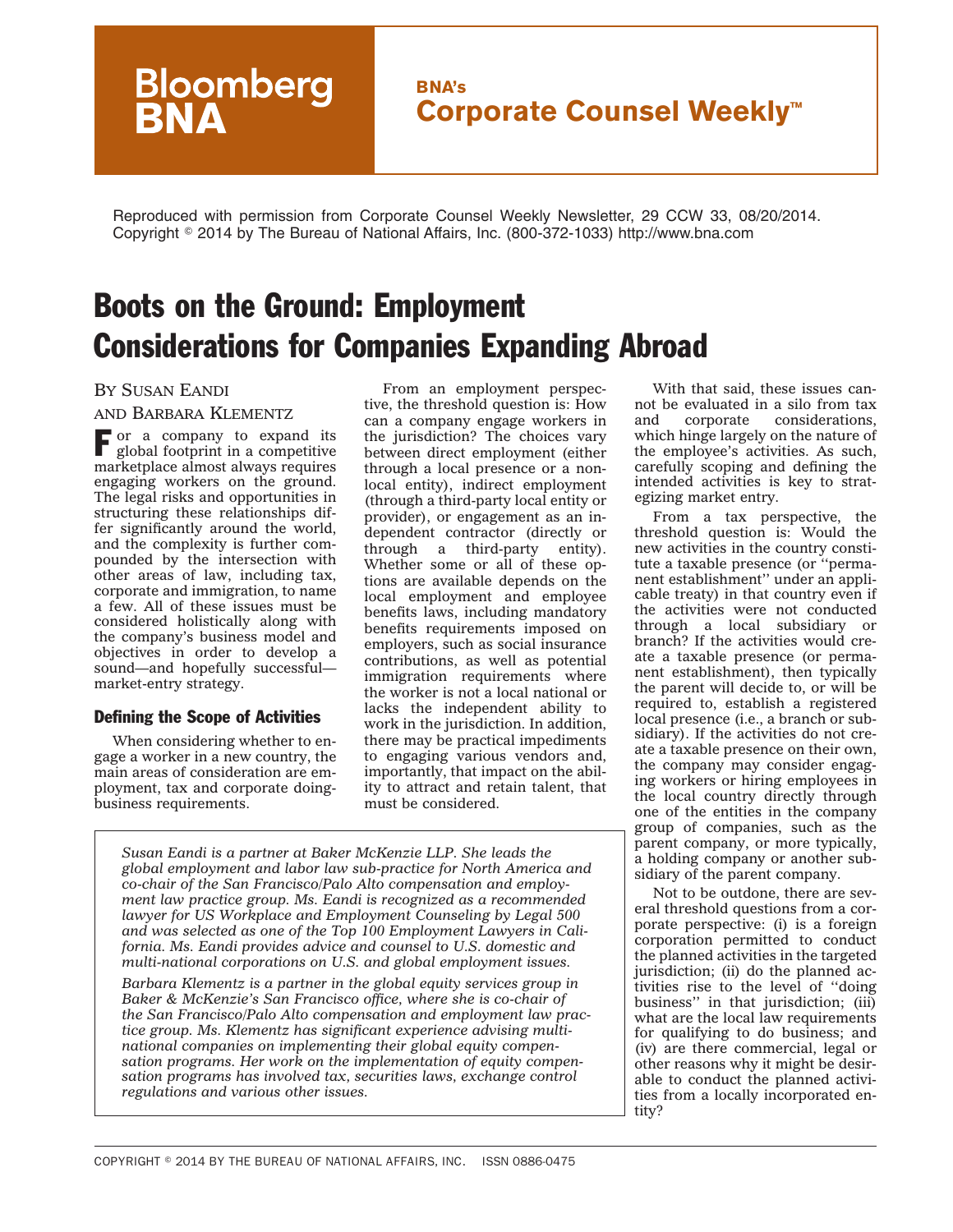In this article, we focus on the employment considerations when hiring globally.

### Engaging Without a Local Entity

Determining whether or not a local entity is required to engage workers, and the appropriate type of local presence is largely driven by tax and corporate considerations. If it is determined that no local presence is required, however, then the next consideration is what options are available for a non-local or ''foreign'' company to engage workers in country. There are typically three alternatives: direct hires, third-party out-<br>sourcing and independent independent contractors.

Direct Hires. In some jurisdictions, the ability of a foreign employer to directly engage local nationals as employees is limited by law, such as in China and Mexico. In others, a practical obstacle exists, because a foreign entity is not able to comply with mandatory employee benefits laws to enroll employees in Social Security or equivalent programs without a local employer tax payer ID or equivalent (e.g., Brazil, Egypt, Russia and Turkey). Another potential bar in some countries, such as Saudi Arabia and the UAE, is the fact that a large portion of the local workforce is comprised of foreigners who must be sponsored by a local entity in order to be able to lawfully work in the jurisdiction. In all of these countries, employment law challenges may therefore prompt the company to establish a local presence or explore other options for engaging workers.

Even in those jurisdictions where it is possible to employ individuals from an employment law perspective without a local presence (e.g., France, Germany, Italy and the U.K.), procedural challenges remain. For instance, it will be necessary to engage a local payroll provider to ensure proper payment in compliance with local labor laws and tax laws governing employer contributions, salary withholding and reporting. Engaging a reputable payroll vendor and setting up payroll can often take more time than expected. Further, in other countries, such as Japan and Korea, attracting and retaining talent can be a challenge where a foreign company is practically unable to contribute to all mandatory insurances, forcing employees to contribute on their own or join a fund. Finally, all local hires will need to be engaged under locallaw compliant employment agreements, which in some countries will require translation in order to comply with local laws and be enforceable against the employee, such as in France and Russia.

Furthermore, when hiring employees directly in-country, it is important to thoroughly monitor employee activities in order to manage tax liability and comply with corporate maintenance requirements, as described above. From a corporate perspective, in most jurisdictions any level of activity by employees beyond mere market research will constitute ''doing business'' and will therefore in principle require the employer entity to register itself with the commercial and/or tax authorities. Compliance might take the form of a branch registration which, as explained above, will likely result in a fully-taxable presence of the employer. Alternatively, compliance could require establishment of a liaison or representative office, which typically conducts limited functions such as market research, advertising, trade show attendance and non-sales related customer or supplier liaison functions, and is not a taxable presence under local law. In a minority of cases, no form of commercial registration may be required for this type of presence, provided the activities are limited in scope and/or duration.

Third-Party Hiring. From a tax perspective, third-party outsourcing generally will not create a taxable presence, provided that the outsourced individuals do not have and do not exercise contract-concluding authority. Similarly, outsourcing does not generally raise corporate issues, with the notable exception of regulatory requirements for such companies that could extend to the foreign company. As such, the primary consideration is employment law.

# [Employment law] issues cannot be evaluated in a silo from tax and corporate considerations

At the outset, there are multiple forms of utilizing a third party to hire workers. Most common is contracting with a local entity—typically a partner or distributor—to engage workers to service the foreign company's account. Provided that the third party engages the employees as its employees, on its payroll and in compliance with local law, this is a generally acceptable approach. Compliance issues arise, however, in those jurisdictions where this arrangement is viewed as unlawful employee lending under local laws and/or where the third party is viewed to be acting as a service provider without an appropriate business license. For the foreign contracting company, this can be problematic to the extent that liability inures to the foreign company. While indemnification agreements may mitigate the risk, as a practical matter, it may hamper the foreign company's ability to do business in the jurisdiction in the future.

Another option is the use of licensed service providers, sometimes referred to as staffing agencies or labor dispatch companies. Typically, where these types of entities are recognized under local laws, they must be properly licensed to act as such, and, again, the local workers are hired as employees of the agency and paid by the agency. In many countries, there are limitations on the types of services that can be provided, such as in Poland, and duration of the assignment. In others, the foreign company itself still may be required to register with the local Social Security and tax authorities, such as in Spain. Further, in Italy and the Netherlands, there are national collective bargaining agreements that apply to outsourcing agency workers of which the foreign entity will need to be cognizant. Under this model, the primary legal risk for the foreign company is the potential for dual employer liability to the extent that it is directing and controlling the workers. Again, indemnification provisions in the vendor contract can mitigate the risk, but to the extent that a claim is filed against the foreign company, failure to resolve the dispute can impact the foreign company's ability to operate in the country in the future.

The final variation on third-party hiring is the professional employer organization, or ''PEO,'' which began in the U.S., but is quickly spreading as a hiring model. In the U.S., a PEO acts as the employer of record for payroll and benefits purposes, thus allowing a small company to provide health and welfare benefits at lower prices than if they attempted to source the benefits individually, making the company more competitive in the recruiting market. Under this model, the employee has dual employment—that is, both with the